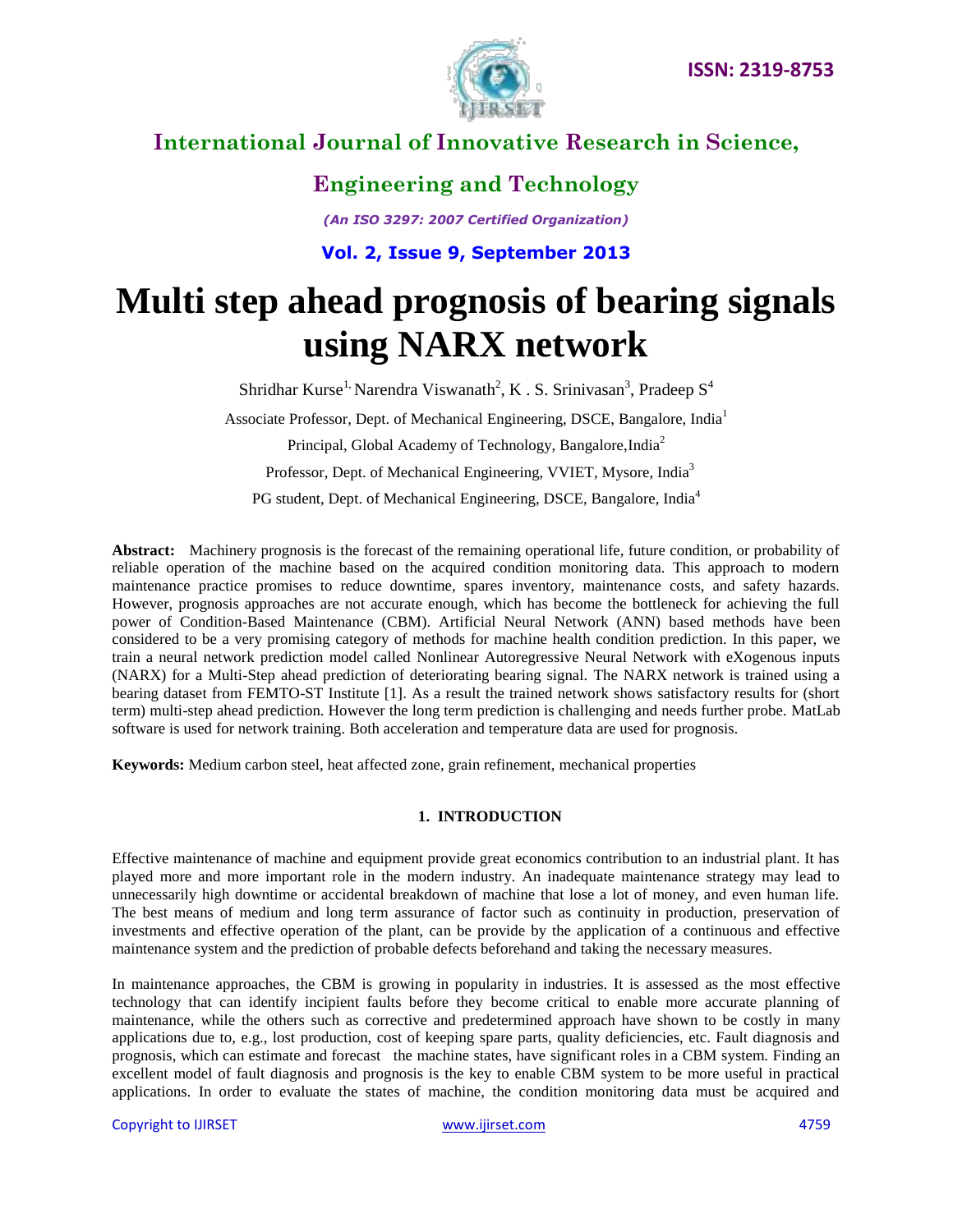

### **Engineering and Technology**

*(An ISO 3297: 2007 Certified Organization)*

#### **Vol. 2, Issue 9, September 2013**

processed by using appropriate signal processing techniques before being applied in diagnosis or prognosis model. Thus for the last decades CBM has been the subject of extensive research. Fault detection, diagnosis and prognosis are the three main stages of CBM. Detection comprises of determining that the damage has occurred to the bearing, while diagnosis is a determination of the location and type of fault, whereas prognosis involves estimation of the remaining life of the damaged bearing and investigation of failure modes [2].

A significant objective of CBM is to predict the machine health or Remaining Useful Life (RUL) instead of its service time, which leads to anticipated usage of the machine, reduction in downtime and enhanced operational safety.

#### **2. DEFINITION OF PROGNOSIS**

Prognosis [2] corresponds to the "estimation of the time to failure and the risk for one or more existing and future failure modes". It's the art or act of predicting future conditions on the basis of present signs and symptoms. It is a rapidly developing field and seeks to build on current diagnostic equipment capabilities for predicting the system state in advance. In machine condition prognostics, the current and past observations are used to predict the future health state of the machine and its RUL estimation. Accurate and reliable decision making using prognostics has a very important role in effective utilization and maintenance of machinery systems. Various temporal patterns including oil debris analysis, acoustic and vibration signals, and temperature may be used for the prediction of machine condition. Among these, vibration-based monitoring and prognostic approach is quite common in CBM of machines due to the ease of vibration measurement and analysis [2-3]. Most of the research related to CBM is mainly focused on fault diagnostic. Failure prognostic is a new research domain and there is a wide scope to develop methods, tools and applications for effective prognostic system.

Prognostic methods can be classified into three main categories as shown in the Fig. 1.



**Fig.1. Classification of Prognostic Methods [2]**

#### **2.1 Model-Based Prognostic Method**

Model-based prognostic [3] approaches are applicable to where the accurate mathematical models can be constructed based on the physical fundamentals of a system. These approaches use residuals as features, which are the outcomes of consistency checks between the sensed measurements of system and the outputs of a mathematical model. However, these techniques are merely applied for some specific components and each requires a different mathematical model. Changes in structural dynamics and operating conditions can affect the mathematical model as it is impossible to model all real-life conditions. Furthermore, a suitable model is difficult to establish to mimic the real life.

#### Copyright to IJIRSET [www.ijirset.com](http://www.ijirset.com/) 4760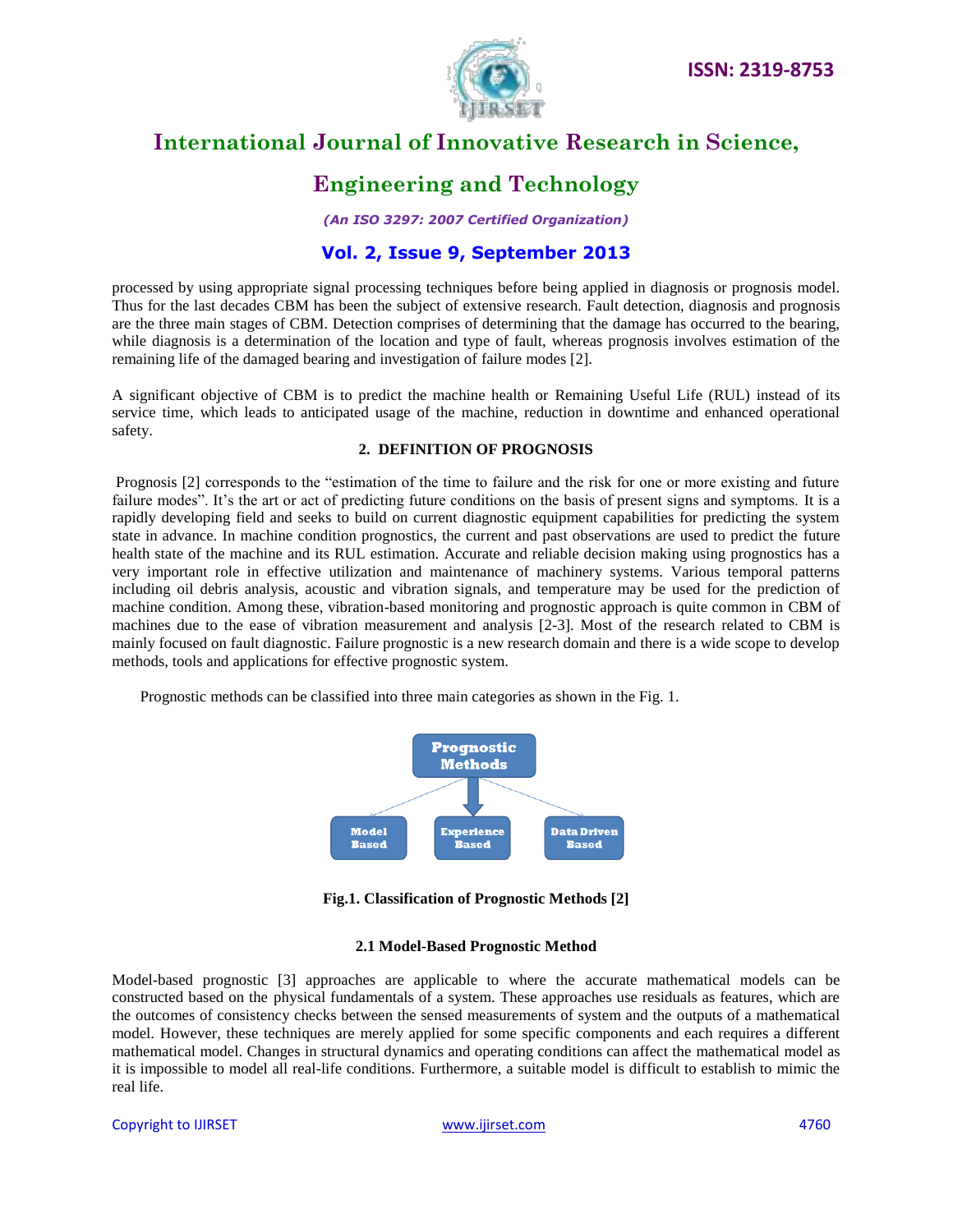

### **Engineering and Technology**

*(An ISO 3297: 2007 Certified Organization)*

#### **Vol. 2, Issue 9, September 2013**

#### **2.2 Experience-Based Prognostic Method**

Experience-based prognostic approaches require the component failure history data or operational usage profile data. They involve in collecting statistical information from a large number of component samples to indicate the survival duration of a component before a failure occurs and use these statistical parameters to predict the RUL of individual components. Generally, they are the least complex forms of prognostic techniques and their accuracy is not high because they base solely on the analysis of the past experience.

#### **2.3 Data-Driven Prognostic Method**

Data-driven prognostic approaches are also known as data mining or machine learning techniques. They utilize and require large amount of historical failure data to build a prognostic model that learns the system behavior. In these methods an online data is captured with the help of sensors and converted into relevant information. It is then used to study the degradation phenomenon based on different models and tools like (neuronal networks, Bayesian networks, Markovian processes, etc.) or statistical methods, to learn the degradation model and to predict the future health state and the corresponding RUL of the system[2-4].

Data-Driven Methods have advantage over both of the above methods i.e. model-based prognostic methods and experience-based prognostic methods as in one hand, in real industrial applications getting reliable data is easier than constructing physical or analytical behavior models and in the other hand, the generated behavioral models from real monitoring data lead to more precise prognostic results than those obtained from experience feedback data [4]. On the other hand, data driven prognosis model does not require assumption of physics parameter, thus it is easy to apply. ANN is most commonly found as a data driven technique in prognosis system. Normally, ANN consists of input layer, one or several hidden layers and output layer [5].

In this paper we have used a data-driven prognosis approach that uses Multi-step ahead (MS) prediction methodology for forecasting the bearing operating condition. MS prediction plays a crucial role in industry by providing information on the RUL of machine ranging from system identification to ecology. [4] In this paper, a time-series prediction capability of ANN technique like Narxnet is utilized for machinery prognostics.

#### **3. TIME-SERIES PREDICTION**

In [3] the prediction of a time series,  $x(t)$ , the value at r time steps ahead,  $x_{t+r}$ , is obtained in advance based on its values at previous time steps including the present one  $(x_{t-m}$ ,  $x_{t-m-1}$  $x_{t-m-2}$ ,  $x_{t-3}$ ,  $x_{t-2}$ ,  $x_{t-x}$ ,  $x_{t}$ ) is as follows:  $X_{t+r}=(X_{t-mr}, X_{t-(m-1)r}, X_{t-(m-2)r}, \ldots, X_{t-3r}, X_{t-2r}, X_{t-r}, X_t),$ 

m,  $r \leq 0$ 

#### **3.1 REMAINING USEFUL LIFE (RUL)**

RUL, also called remaining service life, residual life or remnant life, refers to the time left before observing a failure, given the current machine age and condition, and the past operation profile[9].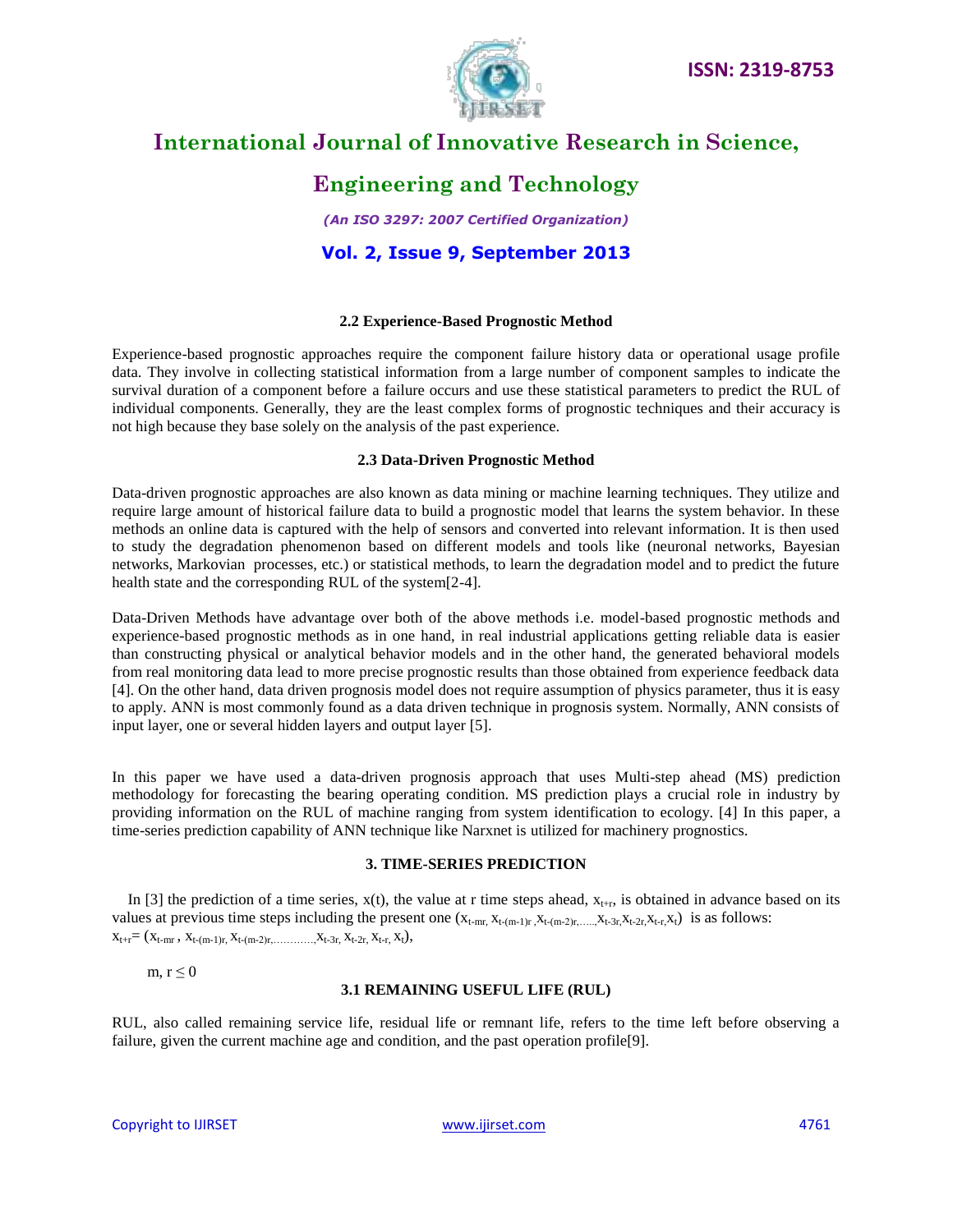

### **Engineering and Technology**

*(An ISO 3297: 2007 Certified Organization)*

#### **Vol. 2, Issue 9, September 2013**

#### **4. LITERATURE SURVEY**

B. Samanta et al. [3]. In this paper, time-series prediction capabilities of artificial intelligence [AI] and soft computing [SC] techniques like adaptive neuro-fuzzy inference system (ANFIS) and support vector regression (SVR) are utilized for machinery prognostics of different machine components faults like gear wear; gear tooth chipping; gear tooth crack; gear pitting; shaft misalignment. As a result both ANFIS and SVR performed quite well for the test cases. The performance of SVR was found to be better than that of ANFIS. However, the training time of SVR was much higher than for ANFIS.

Data-driven approaches proposed by Van Tung Tran et al. [4] to predict the operating conditions of machine are based on classification and regression trees (CART) and adaptive neuro-fuzzy inference system (ANFIS). From the predicted results obtained from the CART and ANFIS models, shows that prediction model can track the change in machine conditions and has the potential for using as a tool to machine fault prognosis.

Abd Kadir Mahamada et al.[5] authors used the vibration signals of "bearing data" and proposes ANN in achieving more accurate RUL prediction of bearing failure, using root mean square (RMS) and kurtosis as input for ANN, whereas normalized life percentage as output. By doing that, the noise of a degradation signal from a target bearing can be minimized and the accuracy of prognosis system can be improved. The results from the proposed ANN gave good performance in predicting RUL of a bearing failure.

Zhigang Tian et al. [6] conducted the experiment using "gearbox test rig" for prediction of remaining useful life [RUL] by using extended recurrent neural network [ERNN] and fully connected recurrent neural network [FCRNN]. Here they compared both ERNN and FCRNN by various hidden neurons and as a result they concludes that the ERNN based approach for producing satisfactory health condition prediction results and also demonstrates ERNN as an effective neural network model for health condition prediction gives the best prediction results.

In ref. [7], Wilson et al. The authors have compared the two types of predictor recurrent neural networks (RNNs) and Neuro-fuzzy (NF) systems by using two typical time-series data sets. The performance of the developed prognostic system is evaluated by using three test cases including a worn gear, a chipped gear, and a cracked gear. From the test result of RNN and NF the author conclude that NF prognostic system is found to be a very reliable and robust machine health condition predictor. It can capture the system dynamic behavior quickly and accurately

In ref. [8], Nagi Gebraeel et al. Developed neural network based models for predicting bearing failure. Feed forward back propagation network is proposed. An experimental setup is developed to perform accelerated bearing tests where vibration information is collected from a number of bearings that are run until failure. This information is then used to train neural network models on predicting bearing operating times. Vibration data from a set of validation bearings are then applied to these network models. Resulting predictions are then used to estimate the bearing failure time. These predictions are then compared with the actual lives of the validation bearings and errors are computed to evaluate the effectiveness of each model.

#### **5. BEARING EXPERIMENTAL DATASET**

The dataset is available from the FEMTO-ST [1] Institute which are being made publicly available. Experiments were carried out on a laboratory experimental platform that enables accelerated degradation of bearings under constant and/or variable operating conditions, while gathering online health monitoring data (rotating speed, load force, vibration).

Copyright to IJIRSET [www.ijirset.com](http://www.ijirset.com/) 4762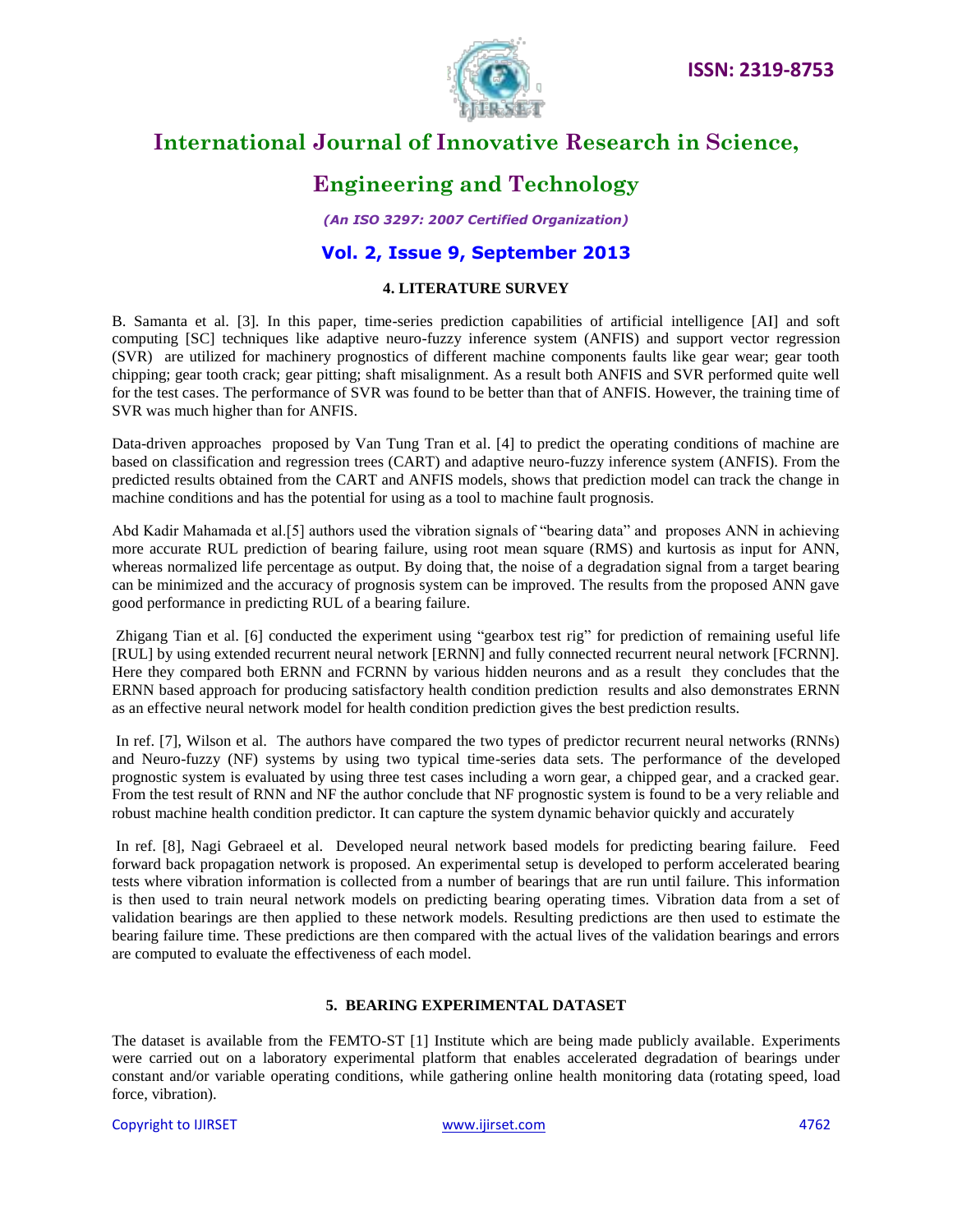

## **Engineering and Technology**

*(An ISO 3297: 2007 Certified Organization)*

### **Vol. 2, Issue 9, September 2013**

The characterization of the bearing's degradation is based on two data types of sensors: vibration and temperature The vibration sensors consists of two miniature accelerometers positioned at 90 degree to each other; the first is placed on the vertical axis and the second is placed on the horizontal axis. The two accelerometers are placed radially on the external race of the bearing. The temperature sensor is an RTD (Resistance Temperature Detector) platinum PT100 (1/3 DIN class) probe, which is place inside a hole close to the external bearing's ring. The acceleration measures are sampled at 25.6 kHz and the temperature ones are sampled at 0.1 Hz.

#### **5.1 CHARACTERISTICS OF TESTED BEARING**

Fitted with two synthetic rubber seals to prevent leakage of lubricant as well as entry of dust, water and other harmful material.

- Outside Race Diameter D=32 mm
- Inside Diameter d=20 mm
- Thickness B=7 mm
- Load Ratings Static: 2470 N
- Load Ratings Dynamic: 4000 N
- Maximum Speed: 13000 rpm

#### **5. 4 THE DATA ACQUISITION CHARACTERISTICS**

#### **-Vibration signals (horizontal and vertical)**

- Sampling frequency: 25.6 kHz
- Recordings: 2560 samples (i.e. 1/10 s) are recorded each 10 seconds
- **Temperature signals**
	- Sampling frequency: 10 Hz
	- Recordings: 600 samples are recorded each minute

#### **6. METHODOLOGY**



**Figure: 2 Procedure for prognosis system**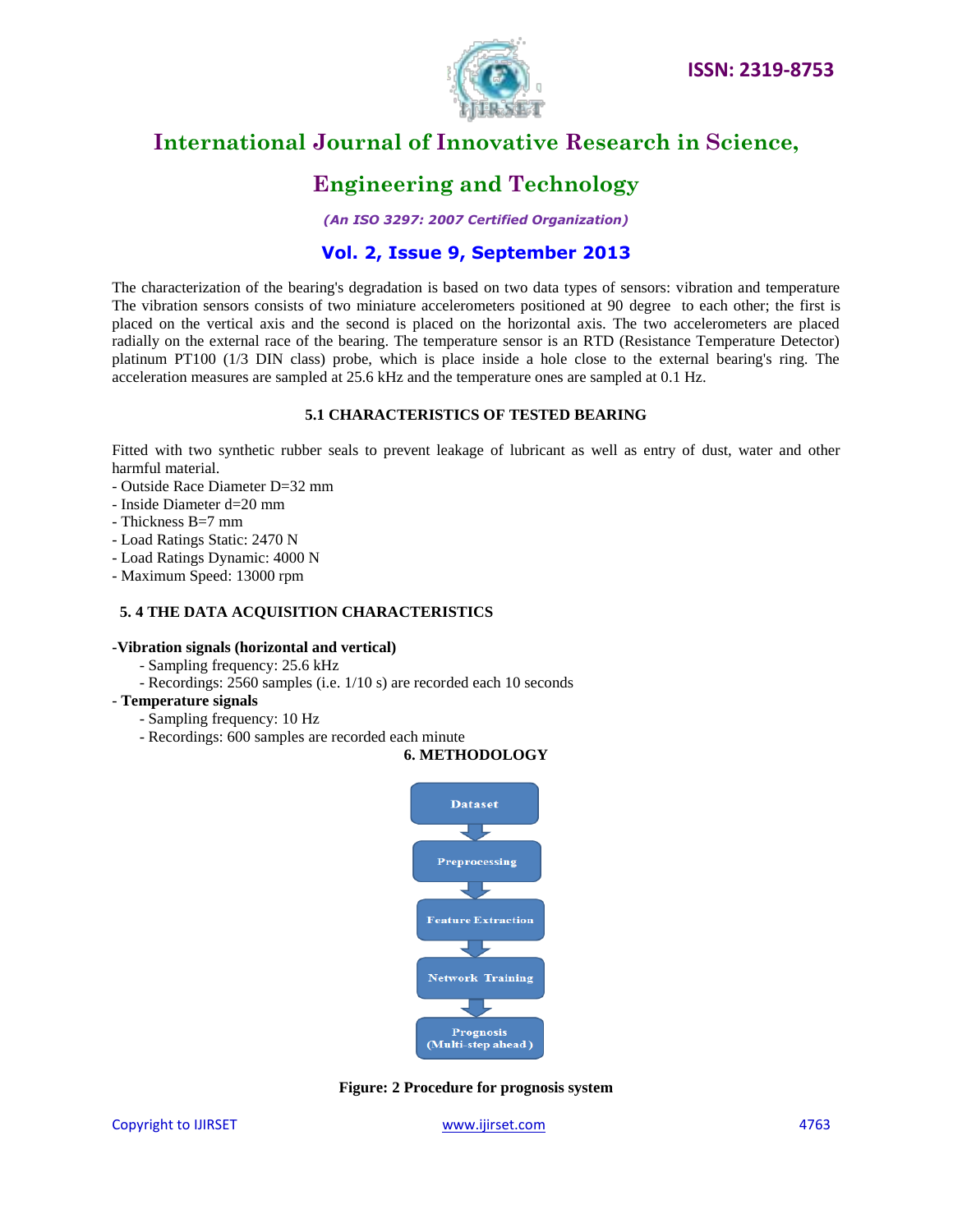

### **Engineering and Technology**

*(An ISO 3297: 2007 Certified Organization)*

#### **Vol. 2, Issue 9, September 2013**

#### **6. 1 ARCHITECTURE OF NETWORK MODEL**

 **NARX neural network**: Nonlinear Autoregressive Neural Network with eXogenous inputs (NARX) is a twolayer feed forward network, with a sigmoid transfer function in the hidden layer and a linear transfer function in the output layer. It is based on the linear ARX model, which is commonly used in time-series modeling.



**Figure 3: Structure of the NARX model**

There are many applications for the NARX network. It can be used as a predictor, to predict the next value of the input signal. It can also be used for nonlinear filtering, in which the target output is a noise-free version of the input signal.

#### **6.2 FEATURE SELECTION**

In this work, Bearing 1\_1 acceleration (horizontal) and temperature data is used. The data is collected for a duration of 7h47m00s that is till failure happens. 20g is taken as a threshold value for RUL consideration. Peak value is considered as a CBM feature in this work. Peak value is considered because of its uniform ascending trend.

For Vibration Analysis 461 time steps are used as input to the neural network. Each time step corresponds to one minute. The target for the network is taken as the peak value (max g).

In case of temperature 466 time steps is taken as input and temperature as output. The vibration and temperature data are preprocessed before analysis.

#### **6.3 TRAINING**

From Fig.4(vibration data) , it is observed that up to 350 time steps, there is gradual increase in degradation, however after 350, the peak values show steep hike with unevenness. The bearing is assumed to fail at 20g. The NARX network is trained for 350 time steps, and the network is expected to predict the next peak values from 350 onwards (next 100 time steps), as seen in Fig.5.





Copyright to IJIRSET [www.ijirset.com](http://www.ijirset.com/) 4764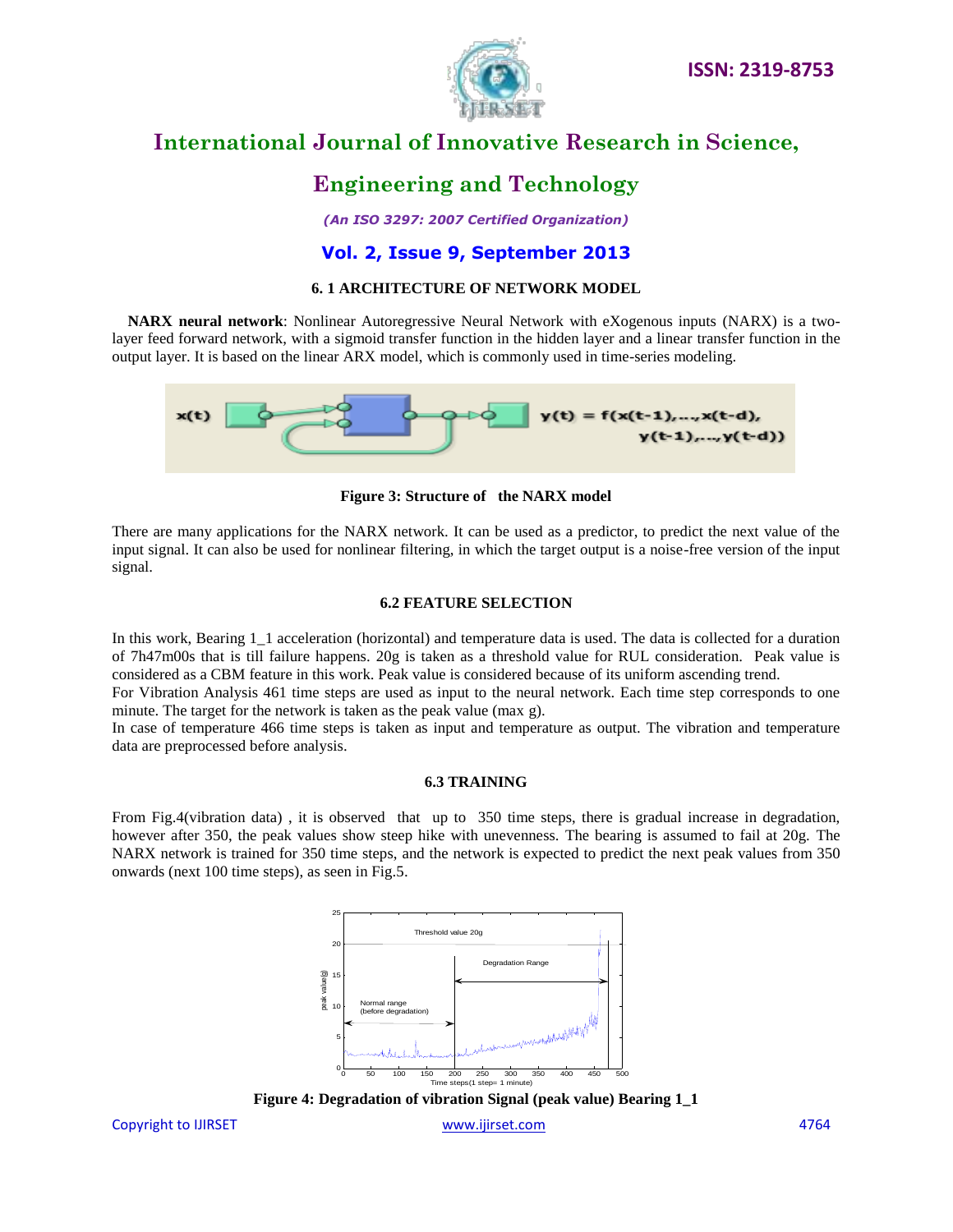



### **Engineering and Technology**

*(An ISO 3297: 2007 Certified Organization)*

#### **Vol. 2, Issue 9, September 2013**

**7. RESULT**

 **7.1 ACCELERATION**



 **Fig 5: Multi-step ahead prediction (100 time steps). Figure 6: Validation performance**

As seen in Fig. 5, the error between the network predictions and expected outputs is minimal from 350-430, which is shown as prediction region I. However from 430 till end, due to chaotic nature of the signal, the error is found to be large. so multistep ahead prediction in region II is challenging and needs a better neural network and training.



 **Fig 7: Multi-step ahead prediction (50 time steps). Fig 8: Validation performance.**

The prediction error is less for 50 time steps as seen in Fig.7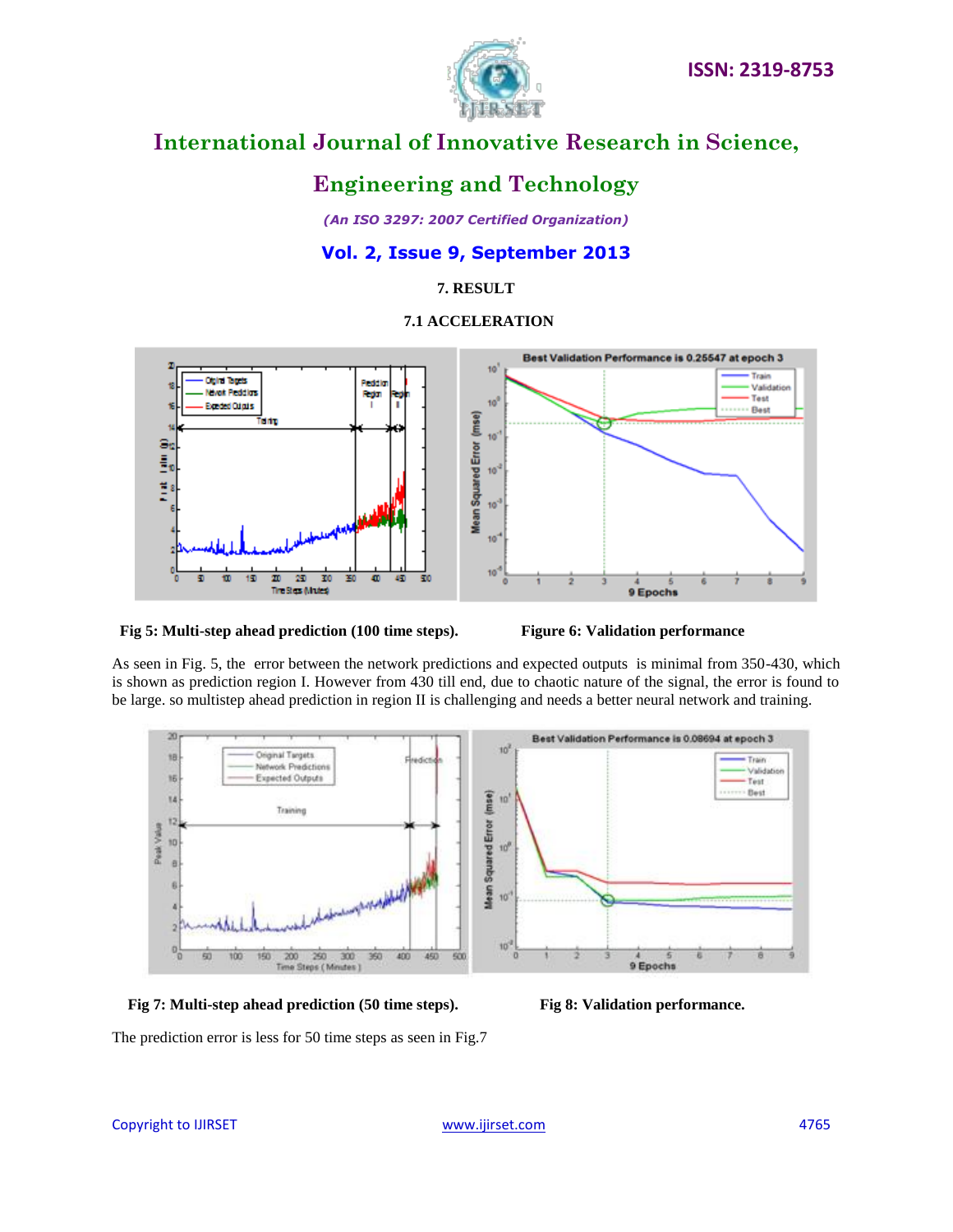

### **Engineering and Technology**

*(An ISO 3297: 2007 Certified Organization)*

#### **Vol. 2, Issue 9, September 2013**

#### **7.2 TEMPERATURE**



**Fig 9: Multi-step ahead prediction (50 time steps) Fig 10: Multi-step ahead prediction (20 time steps).**

#### **8. CONCLUSION**

Machine condition prognosis is extremely essential in foretelling the degradation of operating conditions and trends of fault propagation before they reach the final failure threshold. In this paper, multi-step ahead prediction for bearing based on data-driven approach has been investigated. An attempt is made to design a neural network, which would give long term prediction values with minimum error. The Narx network trained in the prediction has produced satisfactory results. A better prognostic model will help in the estimation of accurate RUL.

#### **ACKNOWLEDGEMENT**

The authors gratefully appreciate the help from FEMTO-ST Institute for providing the Bearing data. Comments and suggestions from any anonymous reviewers are very valuable in the improvement of the quality of this paper.

#### **REFERENCES**

- [1] FEMTO-ST, "IEEE PHM 2012 Data Challenge," online website last accessed on May 31, 2012. <http://www.femtost.fr/en/Researchdepartments/ AS2M/Research-groups/PHM/IEEE-PHM-2012-Datachallenge. php>
- [2] N.S. Jammu and P.K. Kankar "A Review on Prognosis of Rolling Element Bearings", International Journal of Engineering Science and Technology (IJEST), Vol. 3, pp. 7497-7503, 2011**.**
- [3] B. Samanta and C. Nataraj, "Prognostics of machine condition using soft computing", Robotics and Computer-Integrated Manufacturing 24 , 816– 823V , 2008.
- [4] Van Tung Tran ,Bo-Suk Yang ,Andy Chit Chiow Tan, "Multi-step ahead direct prediction for the machine condition prognosis using regression trees and neuro-fuzzy systems", Expert Systems with Applications 36, pp. 9378–9387, 2009.

[7] Wilson Q. Wang, M. Farid Golnaraghi, and Fathy Ismail, "Prognosis of machine health condition using neuro-fuzzy systems" , Mechanical Systems and Signal Processing 18 pp. 813–831, 2004.

<sup>[5]</sup> Abd Kadir Mahamad , Sharifah Saon , and Takashi Hiyama "Predicting remaining useful life of rotating machinery based artificial neural network", Computers and Mathematics with Applications 60 pp. 1078-1087. (2010).

<sup>[6]</sup> Zhigang Tian and Ming j. Zuo, "Health Condition Prediction of Gears using a Recurrent Neural Network Approach", IEEE transactions on reliability, Vol. 59 , No. 4, 2010.